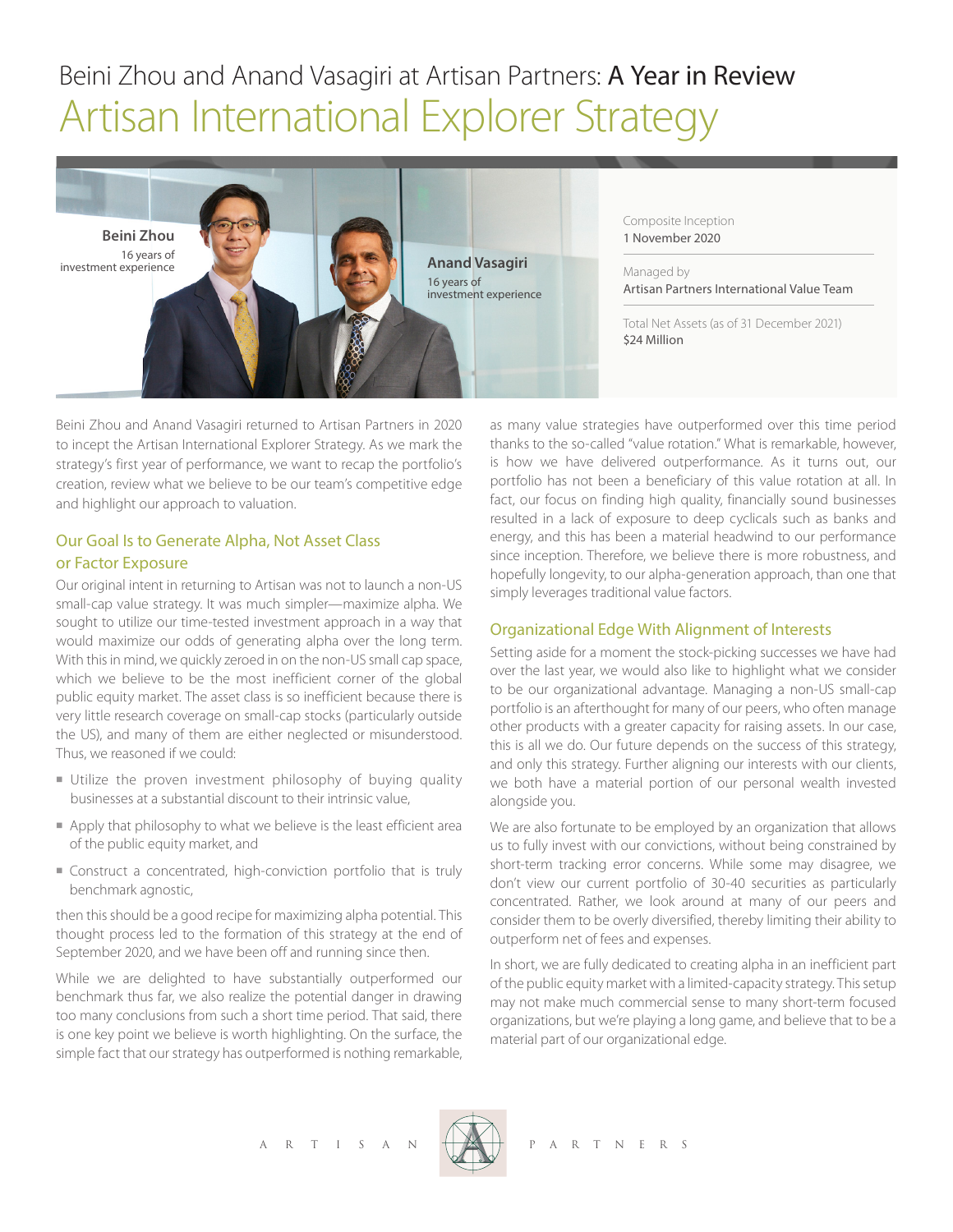### Three-Fold Investment Edge

Researching non-US small-cap companies is nothing like researching companies in the S&P 500. Even in today's digital age with most information just a Google search away, many of the names in the non-US small-cap space receive no coverage from Wall Street or online. While this makes our jobs harder in the sense that there often is no pre-existing research to leverage, therein lies the opportunity. This is exactly what makes our jobs so fun and rewarding—exploiting inefficiencies and playing them to our advantage. We thrive on uncovering qualitative and quantitative information on businesses and the people behind them, and going the extra mile to obtain information and insights that help differentiate our views.

Once information has been gathered, our focus shifts to interpretation. Two investors can walk out of the same management meeting reaching quite different conclusions simply because they uphold different variables or weigh the same set of variables differently. This is one area where we believe our background as generalists is a significant advantage. As opposed to the relatively narrow focus of an industry or region specialist, we have spent our careers analyzing businesses across all industries and geographies. This has given us a rich mental database from which we can connect dots and recognize patterns more efficiently than would otherwise be possible. We believe this is a significant advantage when attempting to cover such a broad and varied universe as non-US small caps.

The final piece of the puzzle is taking a long-term view rather than focusing on what may happen next quarter or year. Think of a great business that's been a long-term compounder over many years; do you remember what they did in Q2 2014 or Q4 2018? There are inevitably zig-zags along the way, even for a great business run by outstanding management, so we believe it is important to focus on a company's long-term trajectory rather than getting lost in quarterly fluctuations.

We believe we have an edge in all three of the aforementioned areas, but when combined, they become even more substantial, and particularly so when compounded over many years.

# We Are Not Simply Buying Cheap Companies, We Are Buying Undervalued Businesses

As value investors, of course we prefer buying things that are cheap. However, statistical cheapness (e.g., low P/E, low P/B) is not nearly sufficient for us to get excited about an opportunity. In fact, it can often prove to be counterproductive and lead to "value traps." We define "value traps" as companies with optically cheap multiples, but that ultimately lack the other key characteristics we seek—high quality, strong balance sheet and good management. Simply put, we avoid these businesses. While we demand at least a 30% discount to intrinsic value, we also require the prospect of double-digit compound annual growth over time for each of our holdings.

The combination of our focus on identifying high quality growing businesses and indifference to current statistical cheapness will at times make our portfolio multiples look relatively high compared to that of our benchmark and somewhat counterintuitive for a value manager. But this is no style drift. We believe this differentiated approach to value investing is a feature of what we do, not a bug, and is another reason why we expect to generate sustainable returns above and beyond that of a simplistic "value factor."

#### Finding Value in the "New Economy"

You may be surprised to see a value manager own businesses today in new economy areas such as SaaS software, automation for electric vehicle battery assembly, insurtech, digital advertising, vaccine and gene therapy, hydrogen energy and digital music streaming. We are convinced most value managers simply dismiss these industries as "growth" or "momentum," and are much more comfortable playing in their historical comfort zones of banks, industrials, deep cyclicals, etc. Our approach is much more agnostic. As bottom-up stock pickers, we never start with a preconceived idea (good or bad) about a particular sector or industry and its potential opportunities or lack thereof. We didn't dismiss these industries as growth/momentum stories and "that's not what we do as value investors," nor did we intentionally seek them out to try to capitalize on the current positive sentiment. We simply did what we always do—implement our same investment philosophy and process regardless of where that may lead us.

Indeed, this is one of the real benefits of investing in such an inefficient area of the market. The more efficient the market, the more trade-offs investors typically need to make—do you want to invest in an expensive, fast-growing company in an ascending industry; or would you prefer a cheap company, with low growth in a stagnating industry? As we operate solely in the inefficient non-US small-cap universe, we often don't need to make these trade-offs. Each of these new economy companies satisfies each of our four key investment criteria—high-quality business, shareholder-oriented management, financial strength and at least a 30% discount to intrinsic value. The fact that they also happen to be plugged into a new economy secular growth sweet spot is just icing on the cake.

## What Could Go Wrong?

One of our favorite questions to ask management when wrapping up a meeting is—if things don't work out as planned five years from now, what would be the biggest reason? As value investors, we constantly obsess about what could go wrong. So let us attempt to apply this same question to our own business. While we are likely to make some mistakes in stock selection as all investors do, we believe the biggest systemic risk lies in being blindsided by our own personal biases. All human beings carry some degree of bias; based on past experiences, their personal view of the world around them, etc. The key is not avoiding bias altogether (which is impossible), but rather

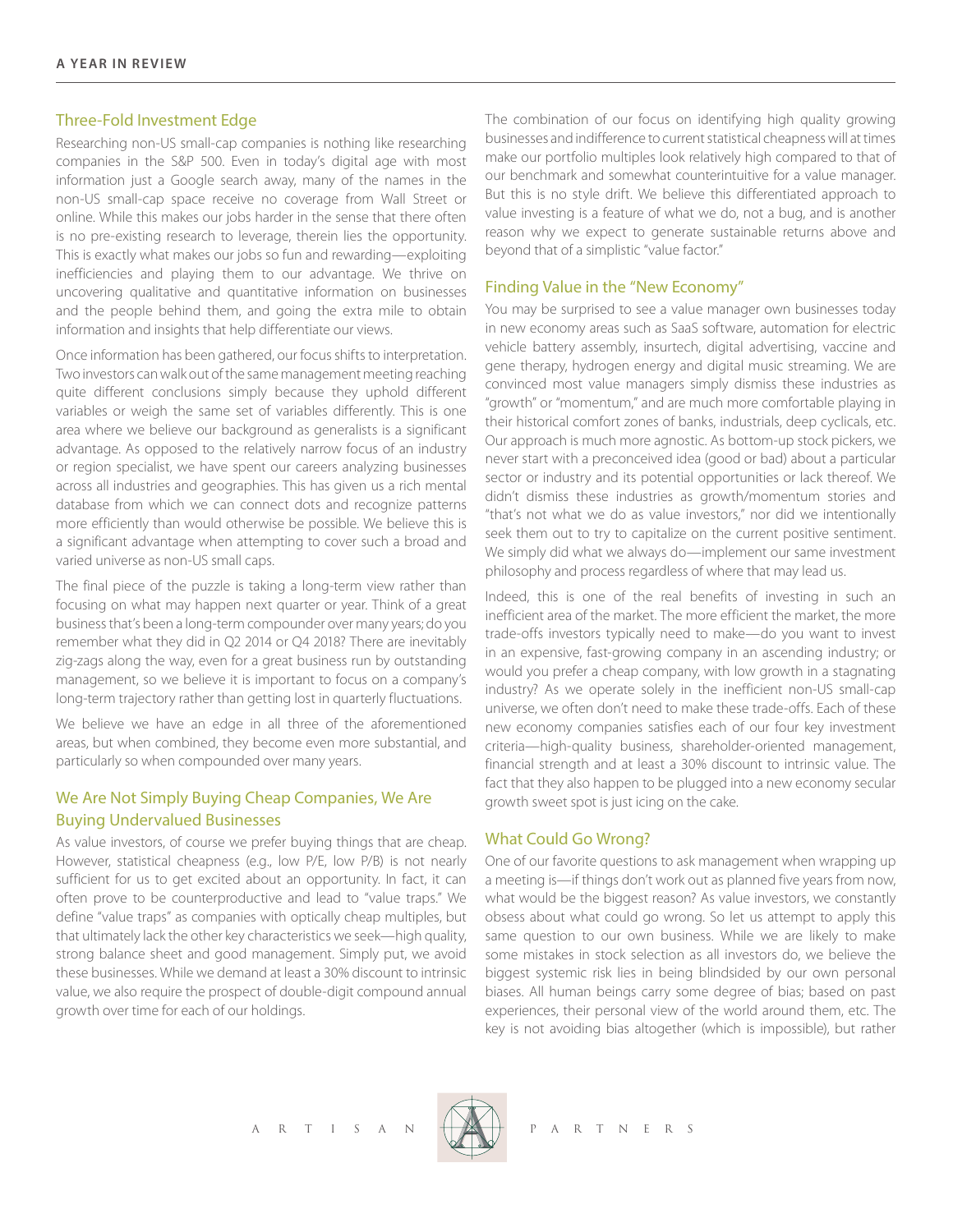being self-aware, accepting of one's own biases and being open to differing points of view.

This is much easier said than done, and we believe, easier to accomplish with the help of someone else. This is yet another way we believe our partnership is an advantage. With every company we consider for investment, one of us can play devil's advocate and attempt to identify and combat the biases of the other. In the pursuit of intellectual honesty, before we do a deep dive on a new name, we both attempt to disclose our relevant biases (good or bad) about the company, the management team, the industry, the geography, etc. This helps us have a clear picture of the other's initial point of view, from very early on in the process. We then devise a company-specific plan for management interviews to compensate for these biases. For example, if one of us is positively biased towards a particular company, the other will lead the management meeting to try to poke holes in the other's thesis. While eliminating the risk of personal bias leading to unfavorable outcomes is impossible, we believe our partnership and openness with each other significantly mitigates this risk to the benefit of our clients. We believe we are off to a great start, and so long as we remain open-minded and intellectually honest, we maximize our odds of success over the long term.

| <b>Investment Results</b>                                              |         | Average Annual Total Returns |           |
|------------------------------------------------------------------------|---------|------------------------------|-----------|
| (% USD) as of 31 December 2021                                         | 0TD     | 1 Yr                         | Inception |
| Composite-Gross                                                        | $-0.16$ | 20.65                        | 40.85     |
| Composite-Net                                                          | $-0.17$ | 18.38                        | 38.11     |
| MSCI AC World ex USA Small Cap Index                                   | 0.62    | 1293                         | 3141      |
| <b>Annual Returns</b> (% USD) 12 months ended December<br>2019<br>2020 |         |                              | 2021      |
| Composite-Gross                                                        |         |                              | 20.65     |

Source: Artisan Partners/MSCI. Returns for periods less than one year are not annualized. Composite inception: 1 Nov 2020.

Past performance does not guarantee and is not a reliable indicator of future results. Current performance may be lower or higher than the performance shown. Composite performance has been presented in both gross and net of 0.70% investment management fees and 20% performance based fee (subject to high-water mark).

Investment Risk: Investments will rise and fall with market fluctuations and investor capital is at risk. Investors investing in strategies in non-local currency should be aware of the risk of currency exchange fluctuations that may cause a loss of principal. These risks, among others, are further described in the Important Disclosures section which should be read in conjunction with this material.

## Investment Process

The investment team seeks high-quality, undervalued businesses that offer the potential for superior risk/reward outcomes.

#### Undervaluation

- $\blacksquare$  Determine the intrinsic value of the business
- Invest at a significant discount to intrinsic value

#### Business Quality

- **n** Strong free cash flow
- High/improving returns on capital
- $\blacksquare$  Strong competitive positions

#### Financial Strength

- Strong balance sheets reduce potential for capital risk
- Provides management ability to build value

#### Shareholder-Oriented Management

History of building shareholder value

#### Portfolio Construction

- $\blacksquare$  Typically 25-50 holdings
- $\blacksquare$  Maximum position size generally 10%<sup>1</sup>
- Typically less than 20% cash

1 Limitations apply at the time of purchase.

#### Portfolio Manager Bios: Beini Zhou and Anand Vasagiri

Beini Zhou is a co-portfolio manager for the Artisan International Explorer Strategy. In this role, he oversees the research process and conducts fundamental research as a generalist. Prior to returning to Artisan Partners in September 2020, Mr. Zhou was a portfolio manager at Matthews Asia where he managed the Emerging Markets Equity and Asia Value Strategies and co-managed the Asia Small Companies Strategy. Before that, Mr. Zhou was an analyst for the Artisan International Value and Global Value strategies from 2005 to 2012. Earlier in his career, he was a product manager with Oracle, where he designed enterprise software. Mr. Zhou holds a BA in Applied Mathematics from Harvard College and a MS in Computer Science from University of California-Berkeley. He is fluent in Mandarin.

Anand Vasagiri is a co-portfolio manager for the Artisan International Explorer Strategy. In this role, he oversees the research process and conducts fundamental research as a generalist. Prior to returning to Artisan Partners in September 2020, Mr. Vasagiri was co-head and portfolio manager for the Paradice Global Small Cap Strategy from 2010 to 2019. Before that, Mr. Vasagiri was an analyst for the Artisan International Value and Global Value strategies from 2007 to 2010. Earlier in his career, he was an investment analyst for the global emerging markets team at Pictet Asset Management. Mr. Vasagiri holds a Bachelor of Engineering in Mechanical Engineering from M.N. National Institute of Technology, India, an MIM from the Thunderbird School of Global Management (ASU) and an MBA from the University of Chicago Booth School of Business.



R T I S A N  $\overbrace{+ \times }$  P A R T N E R S